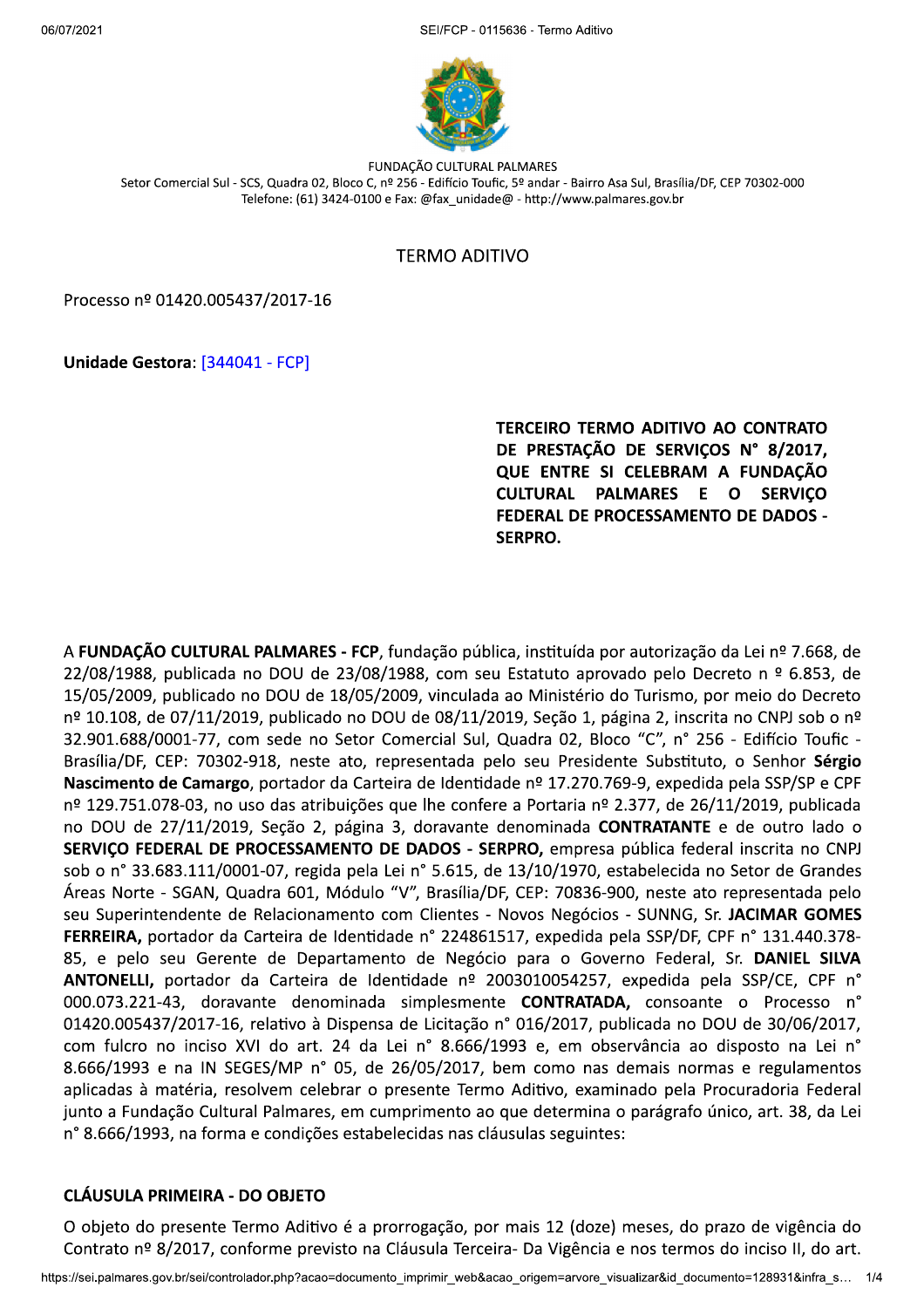57, da Lei 8.666/1993, bem como conceder o reajuste estabelecido na Cláusula Treze - Do Reajuste e Alterações.

### **CLÁUSULA SEGUNDA - DA VIGÊNCIA**

Fica prorrogada a vigência do Contrato nº 8/2017, por mais 12 (doze) meses, conforme previsto na Cláusula Terceira- Da Vigência e nos termos do inciso II, do art. 57, da Lei 8.666/1993, com início na data de 30/06/2020 e término em 30/06/2021.

## CLÁUSULA TERCEIRA - DA DOTAÇÃO ORÇAMENTÁRIA

As despesas decorrentes desta contratação estão programadas em dotação orçamentária própria, prevista no orçamento da União, para o exercício de 2020, na classificação abaixo:

**PTRES: 186840** Fonte: 0144 Elemento de Despesa: 30.90.40 PI: C20004PA035

Parágrafo único. Nos exercícios seguintes, as despesas correspondentes correrão à conta dos recursos próprios para atender às despesas da mesma natureza, cuja alocação será feita no início de cada exercício financeiro.

### **CLÁUSULA QUARTA - DO REAJUSTE DE PREÇOS**

O reajuste tem previsão na Cláusula Treze - Do Reajuste e Alterações, do Contrato original, que estabelece que em caso de reajuste deverá ser utilizada a variação do índice Nacional de Precos ao Consumidor Amplo - IPCA do Instituto Brasileiro de Geografia e Estatística - IBGE e que a anualidade será contada a partir da data da emissão da proposta comercial e serão considerados para o cálculo o índice acumulado até o mês anterior ao reajustamento.

§ 1<sup>o</sup>. O percentual de reajuste será 4,9406% (quatro inteiros, nove mil e quatrocentos e seis décimos de milésimo por cento), tendo por base o índice do IPCA do mês de abril de 2019.

§ 2<sup>o</sup>. Os efeitos decorrentes do presente reajuste deverão retroagir a partir de 30 de junho de 2019, devendo ser aplicado no período de 30/06/2019 a 30/06/2020.

#### **CLÁUSULA QUINTA - DOS PRECOS**

Em decorrência do presente Instrumento fica alterada a Cláusula Nona - Dos Preços do Contrato n° 8/2017, que passa para o valor de R\$ 12.269,96 (doze mil, duzentos e sessenta e nove reais e noventa e seis centavos) mensais, perfazendo o valor total para 12 (doze) meses de R\$ 147.239,52 (cento e quarenta e sete mil, duzentos e trinta e nove reais e cinquenta e dois centavos), conforme descrito abaixo:

| Descrição do Serviço | Valor<br>unitário<br>antigo<br>(R\$) | Quant. | Valor<br>total<br>antigo<br>(R\$) | <b>IPCA</b><br>Acumulado<br>entre<br>05/2019 e<br>04/2020 | Valor<br>Unitário<br>Reajustado<br>(R\$) | Valor total<br>mensal<br>reajustado<br>(R\$) | Valor total<br>anual<br>reajustado<br>$(R\zeta)$ |
|----------------------|--------------------------------------|--------|-----------------------------------|-----------------------------------------------------------|------------------------------------------|----------------------------------------------|--------------------------------------------------|
|----------------------|--------------------------------------|--------|-----------------------------------|-----------------------------------------------------------|------------------------------------------|----------------------------------------------|--------------------------------------------------|

https://sei.palmares.gov.br/sei/controlador.php?acao=documento\_imprimir\_web&acao\_origem=arvore\_visualizar&id\_documento=128931&infra\_s... 2/4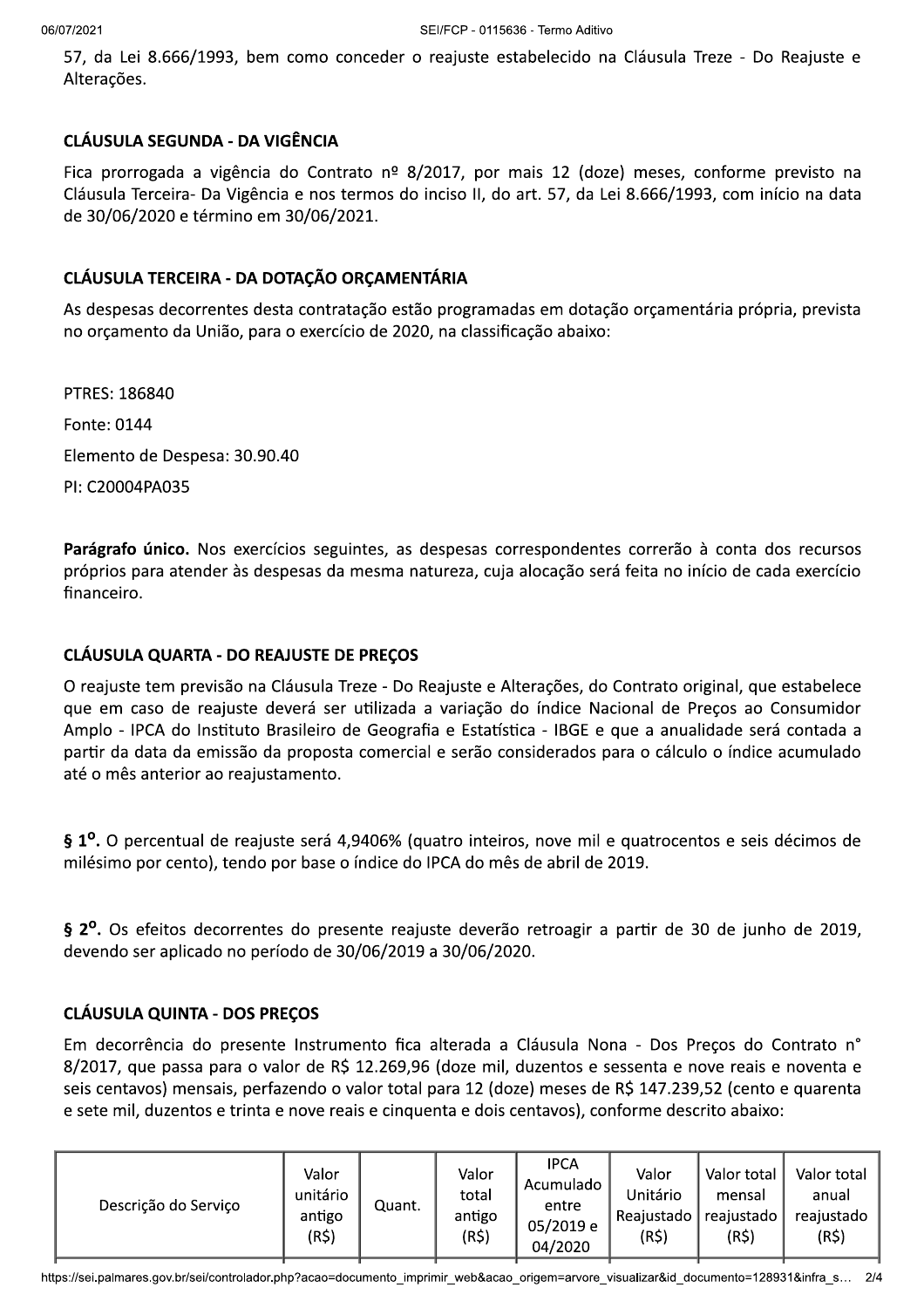06/07/20

FCP - 0115636 - Termo Aditivo

| 2/U772021                            | SEI/FUP - 0115636 - Termo Aditivo |    |           |         |          |           |            |
|--------------------------------------|-----------------------------------|----|-----------|---------|----------|-----------|------------|
| Conexão Tipo "2"                     | 3.276,20                          |    | 3.276,20  | 4,9406% | 3.438,06 | 3.438,06  | 41.256,72  |
| Acesso à Internet de 41 a 80<br>Mbps | 120,23                            | 70 | 8.416,26  | 4,9406% | 126,17   | 8.831,90  | 105.982,80 |
| Valor total (R\$)                    |                                   |    | 11.692,46 |         |          | 12.269,96 | 147.239,52 |

## CLÁUSULA SEXTA - DO FUNDAMENTO LEGAL

O presente Instrumento decorre de autorização do Presidente da Fundação Cultural Palmares e encontra amparo legal no inciso II do art. 57 e no art. 65, ambos da Lei nº 8.666/1993, nos arts. 53 e 61, e nos itens 1 e 3 do Anexo IX da Instrução Normativa SEGES/MP nº 05, de 26/05/2017.

# CLÁUSULA SÉTIMA - DA PUBLICACÃO

A CONTRATANTE providenciará a publicação do extrato deste Termo Aditivo no Diário Oficial da União, de acordo com o parágrafo único do art. 61 da Lei nº 8.666/1993, correndo a despesa às suas expensas.

## CLÁUSULA OITAVA - DA RATIFICACÃO

Ficam ratificadas e inalteradas as demais Cláusulas e condições do Contrato ora aditado, naquilo que não conflitarem com o presente Instrumento.

Assim, justas e contratadas, as partes assinam o presente instrumento na forma eletrônica, no Sistema Eletrônico de Informações, nos termos da Lei nº 12.527, de 18/11/2011, regulamentada pelo Decreto nº 7.724, de 16/05/2012 e do Decreto n° 8.539, de 08/10/2015 e demais normativas complementares, o qual, depois de lido e achado conforme, vai assinado pelas partes.

#### (assinatura eletrônica) Sérgio Nascimento de Camargo Pela CONTRATANTE

(assinatura eletrônica) **Jacimar Gomes Ferreira** Pela CONTRATADA

(assinatura eletronica) Daniel Silva Antonelli Pela CONTRATADA



Documento assinado eletronicamente por Sergio Nascimento de Camargo, Presidente, em 29/06/2020, às 20:54, conforme horário oficial de Brasília, com fundamento no art. 6º, § 1º, do Decreto nº 8.539, de 8 de outubro de 2015.



Documento assinado eletronicamente por Daniel Silva Antonelli, Usuário Externo, em 30/06/2020, às 14:55, conforme horário oficial de Brasília, com fundamento no art. 6º, § 1º, do Decreto nº 8.539, de 8 de outubro de 2015.



Documento assinado eletronicamente por Jacimar Gomes Ferreira, Usuário Externo, em 30/06/2020, às 14:56, conforme horário oficial de Brasília, com fundamento no art. 6º, § 1º, do Decreto nº 8.539, de 8 de outubro de 2015.

#\$ %#&#'\$(()"\*#(!&(' +\*(#'\$&,-\*\$.(/ -A autenticidade deste documento pode ser conferida no site http://sei.palmares.gov.br/sei/controlador externo.php?